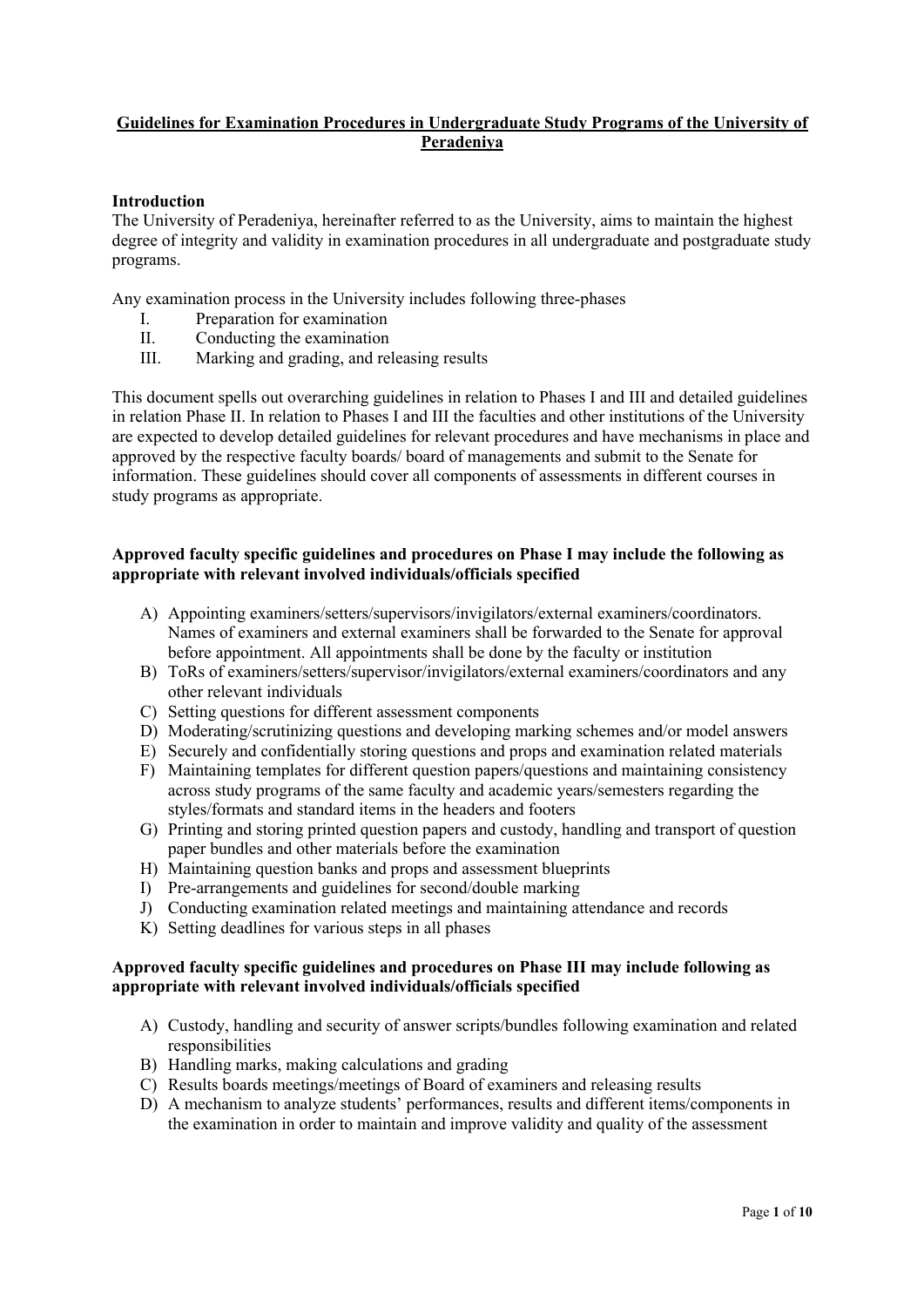## **(Phase II) Conducting the Examination GUIDELINES FOR SUPERVISORS/INVIGILATORS**

| 01  | Supervisor shall give his/her full attention to the examination related matters<br>from the time of entrance to the examination hall and/or from the time of<br>collection of question papers, till the moment that the scripts are bundled and<br>sealed and taken to his/her custody. It is a full-time assignment.                                                                              | The Supervisor                             |
|-----|----------------------------------------------------------------------------------------------------------------------------------------------------------------------------------------------------------------------------------------------------------------------------------------------------------------------------------------------------------------------------------------------------|--------------------------------------------|
| 02. | The Supervisor shall be responsible for taking all steps to ensure both the<br>smooth and efficient conduct of the examination                                                                                                                                                                                                                                                                     | The Supervisor                             |
| 03. | Allocations of halls, numbering of seats, preparation of attendance sheets,<br>appointment of hall attendants are the responsibilities of the Senior Asst.<br>Registrar/Assistant Registrar of the faculty. SAR/AR shall appoint Invigilators in<br>consultation with the Dean. Contact numbers of AR/SAR, examiners and<br>invigilators should be made available to the Supervisor (Annexure 01). | Making<br>resources<br>available<br>SAR/AR |
| 04. | The Supervisor of each Hall/Center shall call over at least half-an-hour before<br>each session commences, at the office of the relevant SAR/AR and collect the<br>question papers and other material for his/her Hall/Center for each session or<br>each day as the case may be.                                                                                                                  | Collection of<br><b>Question Papers</b>    |
| 05. | The Supervisor shall check the question paper packets with the timetable<br>(Annexure 02) in order to make sure that the correct question paper packets<br>have been handed over, that no question paper for the session/day is missing<br>and that the packets are properly sealed.                                                                                                               | Checking<br>Correctness                    |
| 06. | The Supervisor shall be in the Examination Hall at least 15 min before the<br>commencement of the examination.                                                                                                                                                                                                                                                                                     |                                            |
| 07. | The Supervisor shall be supplied with the required stationery/documents by the<br>SAR/AR concerned.                                                                                                                                                                                                                                                                                                | Collection of<br>other materials<br>SAR/AR |
| 08. | On arrival at the Examination Center, the Supervisor shall:                                                                                                                                                                                                                                                                                                                                        | Duties on arrival                          |
|     | I. Check whether the correct question papers and relevant documents for the<br>particular session have been brought by him/her.                                                                                                                                                                                                                                                                    | at the<br>Examination<br>Center            |
|     | II. Check that the Hall has been cleaned and the chairs and/or desks have been<br>properly arranged and numbered according to the attendance list provided<br>(Annexure 03).                                                                                                                                                                                                                       |                                            |
|     | III. Ascertain that the Invigilators and Hall Attendants are present and shall<br>assign their duties as deemed appropriate. In the event of the all assigned<br>staff not being present, he/she shall make the best possible arrangements<br>with the available staff and contact the relevant SAR/AR immediately if<br>additional staff is considered necessary.                                 |                                            |
|     | IV. Assign each Invigilator with a certain number of candidates (approximately                                                                                                                                                                                                                                                                                                                     |                                            |

20-25 candidates per invigilator).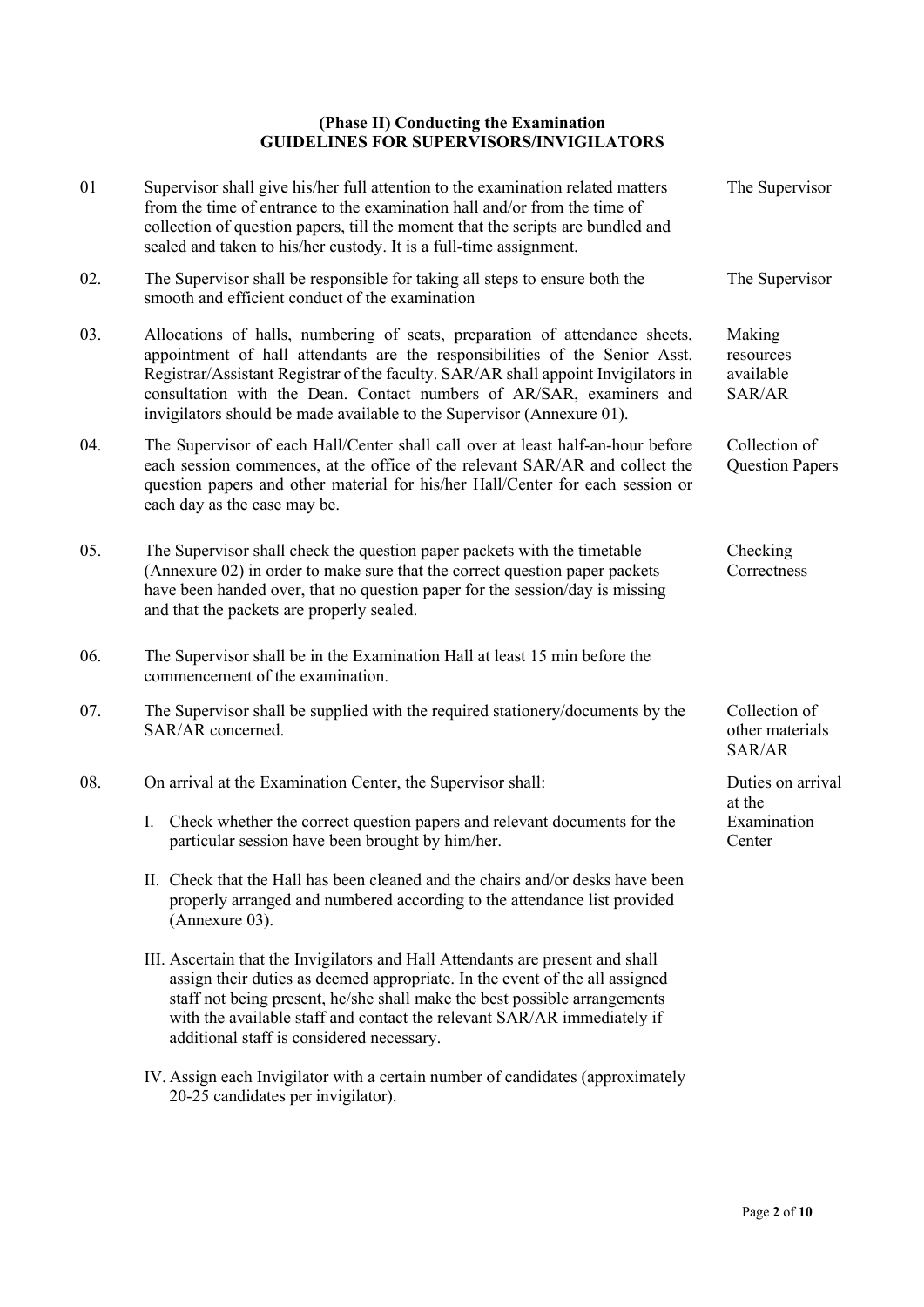- V. Draw the attention of the Invigilators and the Hall Attendants to the duties assigned to them.
- VI. See that a list of Index Numbers / Registration Numbers of candidates sitting, the titles of the question papers to be held in that Examination Hall, and the authorized materials (Annexure 04) allowed into the Examination Hall are posted outside the Hall.
- 09. The Supervisor shall ensure:
	- I. that candidates shall be allowed to enter the Examination Hall only through the authorized entrance/entrances and directed to take their seats according to the Index Number/Registration Number marked on the desk. A Supervisor, however, may at any time during the examination and with reason/s, change the place occupied by a candidate and inform such change/s in writing to the SAR/AR (Annexure 05).
	- II. that an Invigilator shall be posted at each entrance to ensure that entry is orderly, and candidates do not bring any unauthorized materials to the Examination Hall.
	- III. that candidates shall not be admitted to the Hall earlier than 10 minutes before the time of commencement of a paper.
	- IV. that if a candidate presents himself/herself at a Center not allotted to him/her, the candidate shall be directed to the correct center. If there is no sufficient time, if relevant examination material is available at the said Center, the candidate shall be allowed to sit only for the said examination session at that Center. Any such situations should be reported by the Supervisor to the SAR/AR (Annexure 06)
	- V. that no candidate shall be admitted to an Examination Hall after the expiry of half an hour from the commencement of the examination. A candidate shall not be allowed to leave the Hall until half-an-hour has elapsed from the commencement of the Examination or during the last 15 minutes of the examination except under exceptional circumstances.
	- VI. that if a candidate is allowed to leave the Examination Hall during the examination time period due to valid reason/s, he/she shall not be allowed to take any material out from the Hall. Whatever his/her attempted answer script should be collected and included in the same bundle of answer scripts.
	- VII. that if for any reason, the examination is commenced later than the scheduled time, the time lost shall be given at the end and the fact shall be brought to the notice of the relevant SAR/AR (Annexure 07). Such changes should be informed to the students at the commencement of the examination.
- 10. I. The Supervisor shall see that all writing papers issued to the candidates are date stamped, and that the answer books or any relevant writing material have been set out on each desk by the time the candidates take their seats in the examination hall. If more than one session are to be held in a day, the stamp shall specify the time in addition to the date.

Admission of candidates

Distribution of answer books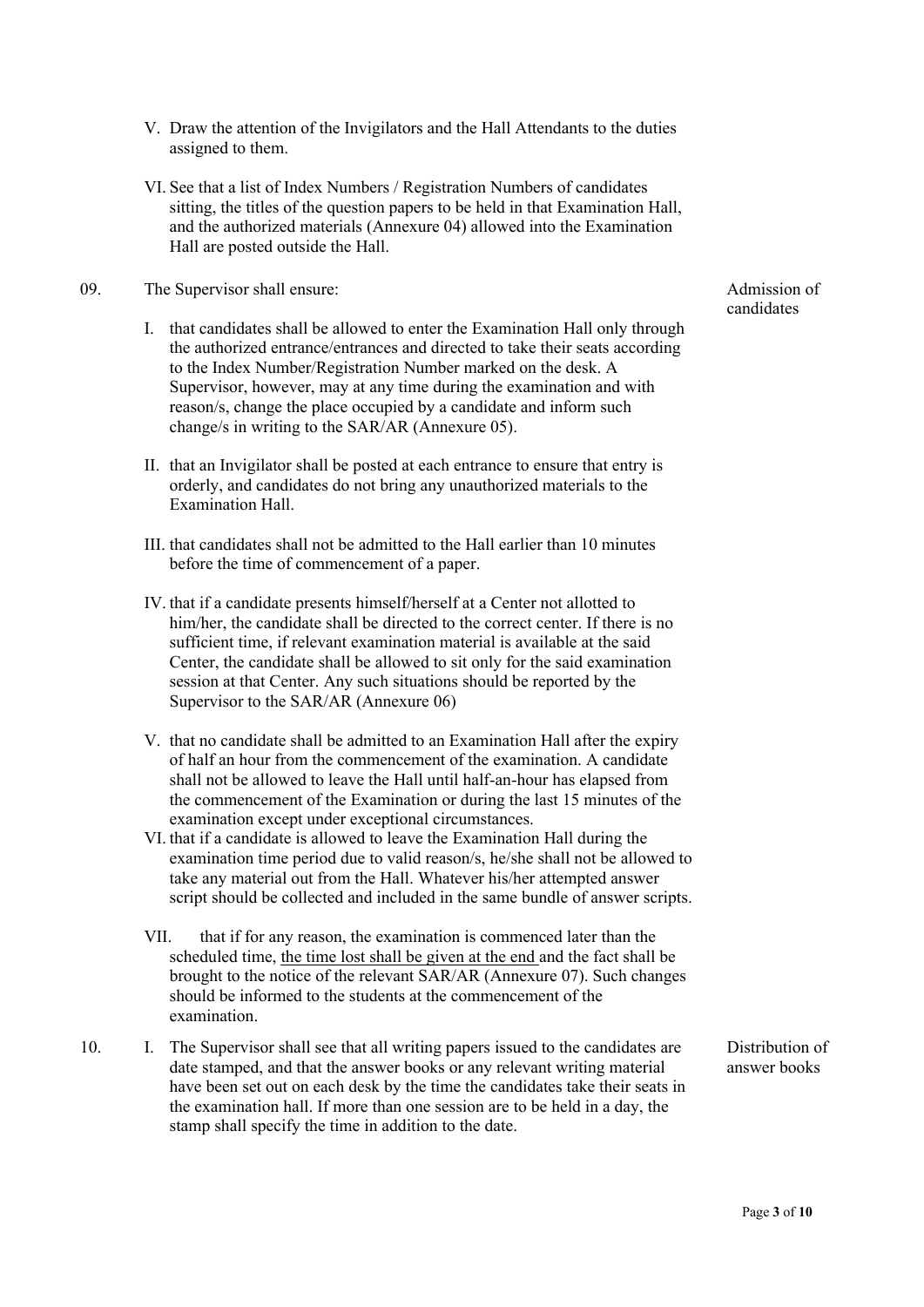- II. Distribution of any additional examination material shall be the responsibility of Invigilators.
- 11. The Supervisor shall make the following announcements before the commencement of the examination:
	- I. Strict silence is to be observed by candidates till the end of the examination.
	- II. No candidate shall remove from the Examination Hall any answer books or continuation sheets or any other stationery or other materials issued to him/her whether used or unused.
	- III. No candidate shall have with him/her books, notes, packets or files or any stationery or material other than those issued to him and if any such material has been brought into the examination hall by any candidate, he/she shall hand them over to the invigilator immediately.
	- IV. Candidates should check whether the answer books and sheets have the correct date and time and that the books and the sheets are blank.
	- V. No candidate is allowed to leave the hall within the first half-hour or the last quarter-hour of the examination.

Note: The Supervisor shall announce any unscheduled changes to the conduct of the examination

- 12. The Supervisor shall open the question paper packet/packets one by one in the presence of an Invigilator and check whether the question papers are the correct papers for the session, and that the special requirements such as graph papers, maps, logarithm books, etc. required according to the rubric are available. Before opening the sealed packets, they should be held in such a way that the candidates notice that the packets have not been tampered with.
- 13. The Supervisor shall hand over the required number of question papers to each Invigilator for distribution to the candidate allocated to each of them, together with any special requirements mentioned at 11 above.
- 14. The balance question papers shall remain in the Supervisor's custody and he/she shall ensure that no question paper is allowed to be removed out of the Hall until the end of the examination.

Announcements before the commencement

Opening of Packets of Question papers

Distribution of Question papers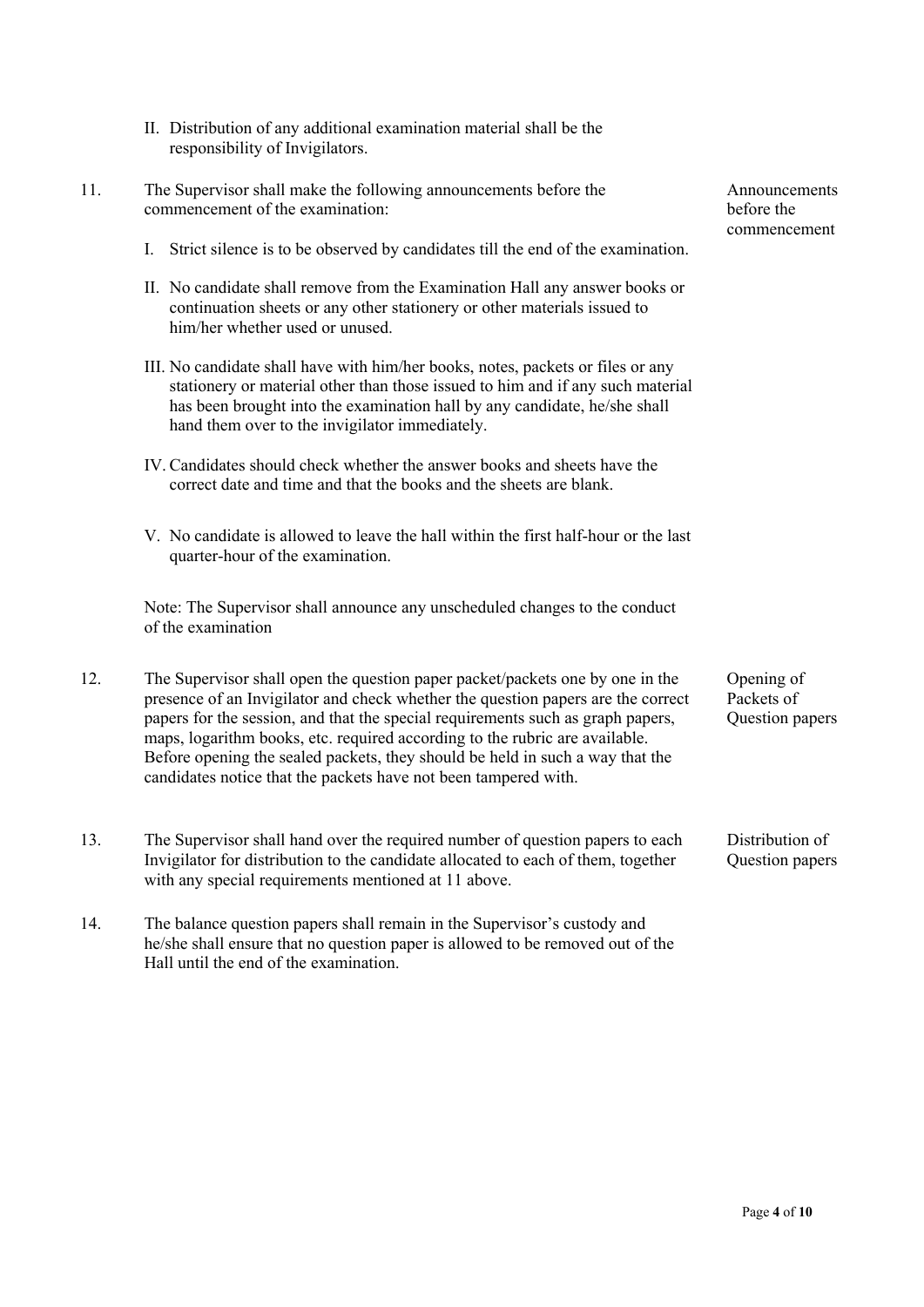| 15. | The Supervisor shall make the following announcements after the distribution<br>of the question paper:                                                                                                                                                                                                                                                                                                                                                                                                                                                                                                                                                    | Announcements                                    |
|-----|-----------------------------------------------------------------------------------------------------------------------------------------------------------------------------------------------------------------------------------------------------------------------------------------------------------------------------------------------------------------------------------------------------------------------------------------------------------------------------------------------------------------------------------------------------------------------------------------------------------------------------------------------------------|--------------------------------------------------|
|     | Please check whether you have received the correct question paper.<br>I.                                                                                                                                                                                                                                                                                                                                                                                                                                                                                                                                                                                  |                                                  |
|     | II. The question paper in (subject) contains (number)pages and<br>(number) (type of questions) questions. Please check whether you have<br>got the full question paper.                                                                                                                                                                                                                                                                                                                                                                                                                                                                                   |                                                  |
|     | III. You are advised to read the instructions given in the question paper before<br>answering the paper.                                                                                                                                                                                                                                                                                                                                                                                                                                                                                                                                                  |                                                  |
| 16. | The Supervisor/Invigilator shall not, under any circumstances, give any<br>clarification/explanation with regard to the questions to any candidate.<br>However, if any error or defect in a question paper has been notified by the<br>relevant SAR/AR, the Supervisor shall announce such correction/modification<br>as indicated, and make the correction in the question paper/papers that will be<br>enclosed with the scripts and insert the time of announcement for the<br>information of the marking examiner. If such a clarification is given that should<br>be announced to ensure every candidate receives the message in the same<br>manner. | No clarification<br>of Question<br>paper         |
| 17. | The Supervisor shall ensure that the Invigilators and the Hall Attendants are<br>attending to the duties assigned to them. If an Invigilator/Attendant wishes to<br>leave the examination hall for a short time, he/she should obtain permission<br>from the supervisor.                                                                                                                                                                                                                                                                                                                                                                                  | Supervision of<br>Invigilators and<br>Attendants |
| 18. | I. At the expiry of the first half-hour after the commencement of the paper, the<br>Supervisor shall direct each Invigilator to get the original of the Attendance<br>List signed by the candidates (Annexure 03), to mark the attendance in the<br>duplicate list (Annexure 08) and to check the identity of the candidates.                                                                                                                                                                                                                                                                                                                             | Marking of<br>Attendance List                    |
|     | II. Attendance List shall be issued in duplicate. No candidate shall be permitted<br>to appear for a paper if his/her Index Number has not been included in the<br>Attendance List for that paper without the consent from the AR/SAR.<br>However, if a candidate makes a declaration that he was offering that paper<br>and if the Supervisor is satisfied with the bona fides of the declaration, he<br>may include the Index Number of the candidate concerned in the<br>Attendance List and allow him/her to sit the paper. Every such case shall be<br>reported to the relevant SAR/AR with the prescribed form (Annexure 09)                        |                                                  |
|     | III. ORIGINAL (Annexure 03) Every candidate present for the examination<br>shall be required to place his/her signature against the relevant Index                                                                                                                                                                                                                                                                                                                                                                                                                                                                                                        |                                                  |

- Number. Candidates who are absent shall be so marked by the Invigilator concerned. This original attendance list shall be sent by the Supervisor under separate cover to the relevant SAR/AR.
- IV. DUPLICATE (Annexure 08) The Invigilator concerned shall specify in the duplicate attendance list against each Index Number whether the candidate to whom it refers was present or absent for the examination. This duplicate attendance list shall be sent by the Supervisor under separate cover to the relevant SAR/AR. The candidate shall not be asked to sign this copy.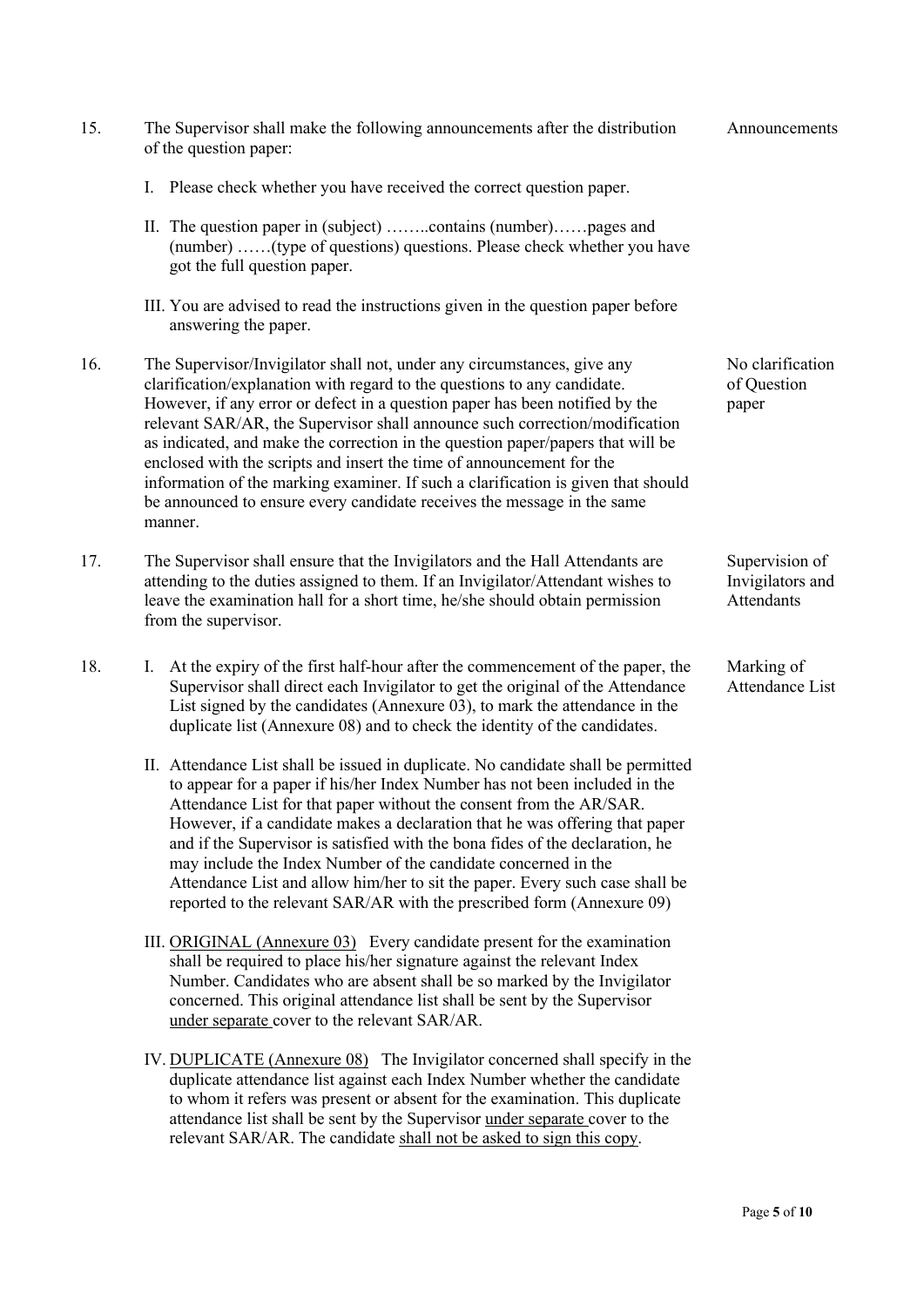|     | To ensure that the signature is not placed on the duplicate, a rubber stamp or<br>a similar device may be used indicating that the signature is not to be placed<br>in the space provided for it. A copy shall be enclosed by the Supervisor in<br>the packet of answer scripts.                                                                                                                                                                                                                                                                                            |                                              |
|-----|-----------------------------------------------------------------------------------------------------------------------------------------------------------------------------------------------------------------------------------------------------------------------------------------------------------------------------------------------------------------------------------------------------------------------------------------------------------------------------------------------------------------------------------------------------------------------------|----------------------------------------------|
|     | Where present the mark $\sqrt{ }$ shall be inserted and where the candidate is<br>absent 'ab' shall be inserted. Where parts or sections of answer scripts have<br>to be packeted separately, a separate duplicate Attendance Sheet shall be<br>prepared and enclosed in each packet.                                                                                                                                                                                                                                                                                       |                                              |
|     | V. In the performance of this exercise the Supervisor/Invigilator shall satisfy<br>himself of the identity of a candidate by reference to the Record<br>Books/University ID and the admission form (evidence of candidature)<br>provided by the SAR/AR of the faculty for that examination, which contains<br>the candidates photographs as well as their signatures.                                                                                                                                                                                                       | Identity of<br>Candidates                    |
|     | VI. If a candidate fails to produce his/her Record Book/ University ID and the<br>admission form (evidence of candidature) at any component of the<br>examination for purposes of identification, he/she shall be requested to<br>produce the evidence of candidature within two working days to the<br>Supervisor.                                                                                                                                                                                                                                                         | Failure to<br>Produce Record<br><b>Books</b> |
|     | Meanwhile, he/she shall be required to sign a declaration (Annexure 10)<br>that he/she has been provisionally allowed to sit the paper. The supervisor<br>of the examination should confirm the eligibility of the particular candidate<br>with the SAR/AR. The SAR/AR after confirming the eligibility of the<br>candidature of the student within three working days of the said<br>examination and should inform the candidate as well as the supervisor<br>whether the candidate completed the eligibility for the said examination by<br>returning a copy of the form. |                                              |
|     | The Supervisor shall on production of the evidence of candidature by the<br>student within two working days, certify on the declaration that he was<br>satisfied with the identity of the candidate for that paper.                                                                                                                                                                                                                                                                                                                                                         |                                              |
| 19. | As soon as the Attendance List are marked, the Supervisor shall collect the<br>originals from the Invigilators and proceed to prepare the relevant envelopes<br>and labels for the packeting of scripts.                                                                                                                                                                                                                                                                                                                                                                    | Preparation for<br>Packeting                 |
| 20. | The Supervisor shall make the following announcements at the appropriate<br>times with appropriate words: -                                                                                                                                                                                                                                                                                                                                                                                                                                                                 | Announcements                                |
|     | Ι.<br>Half an hour before the end of the paper, the Supervisor shall announce<br>"Half-an-hour-remains."<br>II. Fifteen minutes before the end of the paper the Supervisor shall announce<br>"15 minutes remain". "Please check whether you have entered the Index<br>Number, correct title of the paper and the medium. Tie up your papers                                                                                                                                                                                                                                 |                                              |

together. Attach all the rough work to the answer script. You may continue to write after doing so. No candidate shall leave the Hall till the end of the respective component of the question paper."

In case of early exits, signatures of the relevant candidates should be obtained along with the time they leave the examination hall.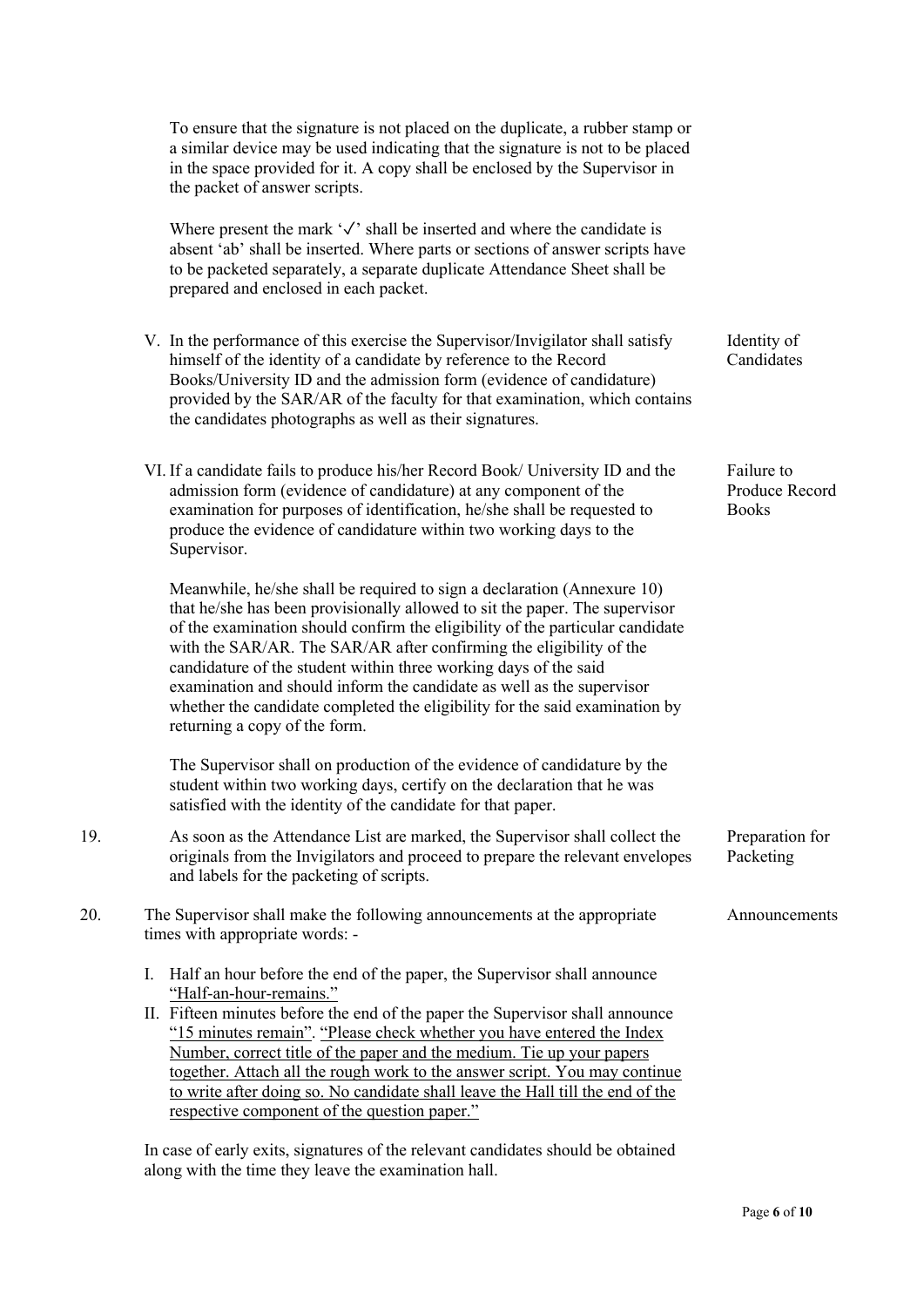|     | III. At the end of the paper - "Please stop work and remain in your seat until all<br>the answer scripts are collected and you are asked to go."                                                                                                                                                                                                                                                                               |                                                                           |
|-----|--------------------------------------------------------------------------------------------------------------------------------------------------------------------------------------------------------------------------------------------------------------------------------------------------------------------------------------------------------------------------------------------------------------------------------|---------------------------------------------------------------------------|
|     | IV. After the Invigilators have collected the scripts - "Have all the candidates<br>handed over the answer scripts?"                                                                                                                                                                                                                                                                                                           |                                                                           |
|     | V. In the absence of any concern, "The candidates may leave the Hall."                                                                                                                                                                                                                                                                                                                                                         |                                                                           |
| 21. | At the expiry of the session, the Invigilators shall collect the scripts of the<br>candidates assigned to each of them and hand them over to the Supervisor.<br>Supervisor shall ensure that all the answer scripts of candidates are collected.                                                                                                                                                                               | Collection of<br><b>Answer Scripts</b>                                    |
| 22. | At the end of the examination an Invigilator shall be placed at the exit to check<br>that examination materials are not being taken out of the Hall by the candidates.                                                                                                                                                                                                                                                         |                                                                           |
| 23. | The Supervisor will then arrange the scripts to be packeted. Each medium shall<br>be packeted separately. When it is required to packet the scripts of each part/<br>section separately, they shall be packeted separately in the same manner.                                                                                                                                                                                 | Packeting of<br><b>Answer Scripts</b>                                     |
|     | The Supervisor shall enclose in each packet:-<br>(a) a copy of the duplicate of the Attendance List.<br>(b) two copies of the question paper                                                                                                                                                                                                                                                                                   |                                                                           |
|     | Each packet shall be tied securely, labeled and sealed. Before pasting the labels,<br>the supervisor shall ensure that all details on the label have been duly filled.                                                                                                                                                                                                                                                         |                                                                           |
| 24. | In order to obviate the possibility of candidates bringing into the Examination<br>Hall the University Answer Books and Continuation Sheets on which answers<br>may have been prepared previously, and to prevent their misuse, the following<br>precautions shall be taken:                                                                                                                                                   | Safe Keeping of<br><b>Answer Books</b><br>and Continuation<br>Sheets      |
|     | (a) No examination stationery shall be permitted to be removed by candidates<br>or Examination Hall Staff.<br>(b) All unused examination Answer Books and continuation sheets shall be<br>returned to the relevant SAR/AR by the Supervisor.<br>(c) A specific stamp (date and session/time) shall be placed on all answer<br>books and continuation sheets on the day of the said examination.                                |                                                                           |
| 25. | The Supervisor shall hand over to the relevant SAR/AR/another responsible<br>staff member as appropriate decided by the Faculty at the end of each<br>session/day the following:                                                                                                                                                                                                                                               | Report for the<br>session and<br>handing over of<br><b>Answer Packets</b> |
|     | (a) The packets of answer Scripts.<br>(b) The original attendance Lists<br>(c) Balance question papers<br>(d) Balance stationery.<br>(e) Statements of the candidates (Annexure 11) and the reports of the<br>invigilator/s regarding examination offences (if any) in a sealed envelope.<br>(f) The report of the supervisor (annexure 12) regarding 8 VI, 15, 17 VI.<br>(g) Attendance lists of invigilators and attendants. |                                                                           |

(h) List of packets handed over to the Senior Assistant Registrar/Assistant Registrar in duplicate.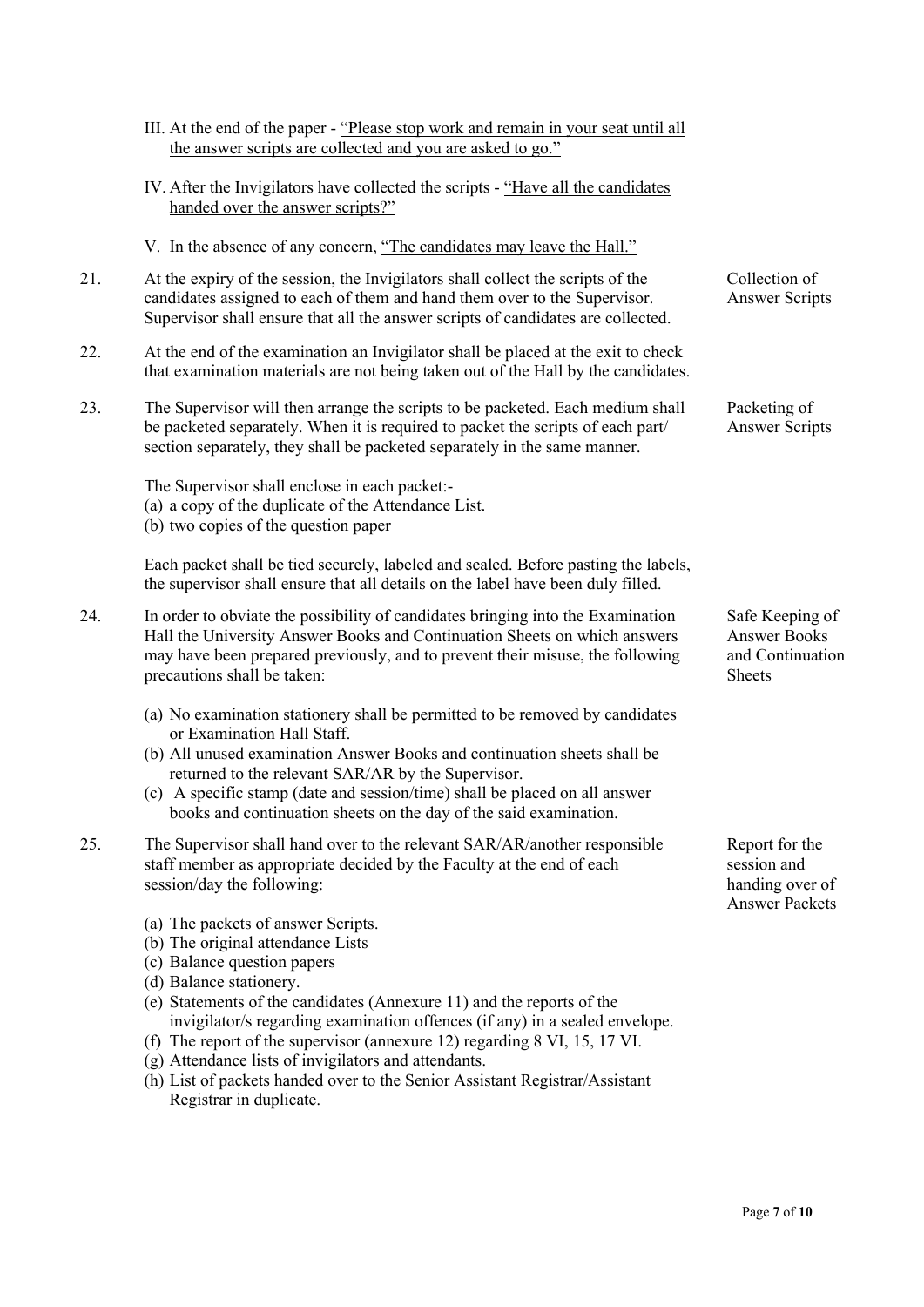# **DUTIES OF INVIGILATORS**

| 1. | The Invigilator shall be responsible to the Supervisor for the efficient<br>discharge of the duties assigned to him.                                                                                                                                                                                                                                                                                                                                                                                               | The Invigilator                             |
|----|--------------------------------------------------------------------------------------------------------------------------------------------------------------------------------------------------------------------------------------------------------------------------------------------------------------------------------------------------------------------------------------------------------------------------------------------------------------------------------------------------------------------|---------------------------------------------|
| 2. | The invigilator shall give his/her full attention to the examination related<br>matters from the time of entrance to the Examination Hall till the moment<br>that the scripts are bundled and sealed and taken to the custody of the<br>supervisor. It is a full-time assignment.                                                                                                                                                                                                                                  | Full attention<br>on invigilation           |
|    | He/she shall move among the candidates at intervals without disturbing<br>them and if he/she notices a candidate having with him/her unauthorized<br>documents/materials he/she shall take possession of the same and report the<br>matter immediately to the Supervisor.                                                                                                                                                                                                                                          |                                             |
| 3. | The Invigilator shall place on each desk the examination stationery before<br>the commencement of the examination and he/she shall also distribute the<br>date and session-stamped answer books and continuation sheets to the<br>candidates when called for. In date and session-stamping the continuation<br>sheets, to avoid wastage of stationery, he/she shall ensure that not more<br>than the required number for the session are stamped. This duty should be<br>supervised personally by the Invigilator. | Distribution of<br>additional<br>stationery |
| 4. | The Invigilator shall distribute the question paper to the candidates<br>assigned. He/she shall return the balance question papers, if any, to the<br>Supervisor.                                                                                                                                                                                                                                                                                                                                                  | Distribution of<br>Question<br>Papers       |
| 5. | The Invigilator shall, at the expiry of the first half-hour, go around and get<br>each candidate to sign the Attendance List. He/she shall return the original<br>Attendance List to the Supervisor.                                                                                                                                                                                                                                                                                                               | Mark<br>Attendance                          |
| 6. | The invigilator shall not admit any candidate to the Hall after the expiry of<br>half-an-hour from the commencement of the examination, nor shall any<br>candidate be permitted to leave during the first half-hour, or during the last<br>15 minutes of the paper. The invigilator shall inform the supervisor of any<br>such attempt.                                                                                                                                                                            | Admission of<br>Candidates                  |
| 7. | The Invigilator shall collect the scripts of every candidate who leaves<br>before the last 15 minutes.                                                                                                                                                                                                                                                                                                                                                                                                             | Collection of<br>Scripts                    |
| 8. | As soon as the time allotted for the Examination is over and the Supervisor<br>has instructed to collect the scripts, the Invigilator shall collect the scripts in<br>an orderly manner so that he/she does not miss any candidates allocated to<br>him/her. While collecting, the invigilator should check whether the scripts<br>bear the correct Index Numbers/Registration Numbers.                                                                                                                            |                                             |
| 9. | The invigilator shall check that the answer scripts have the Index<br>Numbers/Registration Numbers of the candidates and the title and the<br>medium of the paper and thereafter hand over the scripts to the supervisor.<br>He/she shall check the collected scripts with the duplicate Attendance List<br>and if any candidate has failed to hand-over a script, he/she shall bring this<br>matter to the notice of the Supervisor.                                                                              | Check with<br>Attendance                    |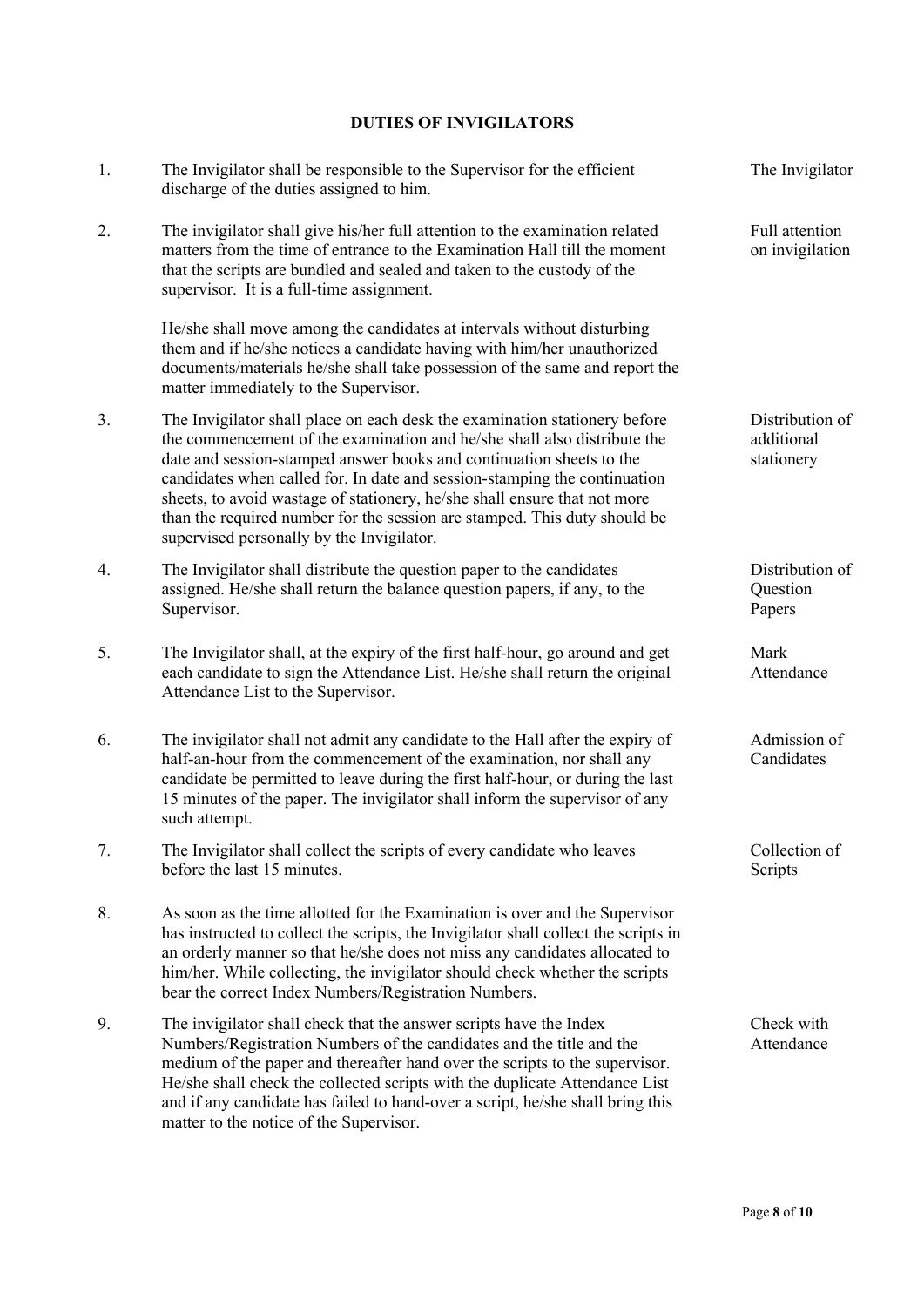| 10. | Written statements shall be obtained from candidates detected committing<br>examination offenses (Annexure 11). If any candidate refuses to give a<br>statement, the Invigilator shall not enter into argument with the candidate<br>but shall make in his detail report with a note that the candidate has refused<br>to give a statement.                                                       | Obtaining<br><b>Statements</b>                           |
|-----|---------------------------------------------------------------------------------------------------------------------------------------------------------------------------------------------------------------------------------------------------------------------------------------------------------------------------------------------------------------------------------------------------|----------------------------------------------------------|
| 11. | After the candidates leave the Hall, the Invigilator shall go around and<br>inspect the section allotted to him/her to ensure that all answer scripts and<br>other examination stationery have been collected.                                                                                                                                                                                    | Inspection of<br>hall at end of<br>examination           |
| 12. | The Invigilators shall assist the Supervisor, in packeting and sealing answer<br>scripts.                                                                                                                                                                                                                                                                                                         | Assistance in<br>packeting                               |
|     | <b>GUIDELINES FOR SAR/AR</b><br>(In this document, detailed guidelines are made available only for the Phase II)                                                                                                                                                                                                                                                                                  |                                                          |
| 01  | Senior Assistant Registrar/Assistant Registrar (SAR/AR) shall be responsible<br>for administrative matters in relation to all three phases in conducting<br>examinations as instructed by the Dean                                                                                                                                                                                                | SAR/AR                                                   |
| 02  | With the finalization of calendar of dates, the SAR/AR shall maintain a detailed<br>plan and a schedule of all examinations in the Faculty. Timeline of preparations<br>and required details shall be determined based on the nature of the study<br>program and the specific guidelines set by the Faculty.                                                                                      | Planning                                                 |
| 03. | SAR/AR shall have relevant staff members identified, appointed and informed<br>for all examination related activities/requirements with relevant ToRs and<br>guidelines at least three weeks before the due date. Once appointed, contact<br>numbers of all relevant individuals shall be maintained by the SAR/AR and be<br>made available to the Supervisor in Supervisors' file (Annexure 01). | Making human<br>resources<br>identified and<br>available |
| 04. | The SAR/AR shall delegate the tasks of examinations appropriately to relevant<br>staff members with written ToRs.                                                                                                                                                                                                                                                                                 | Delegation of<br>duties                                  |
| 05. | Allocations of halls and vehicles with adequate facilities, numbering of seats in<br>the examination halls, preparation of attendance sheets, appointment of<br>Invigilators and attendants etc. are the responsibilities of the SAR/AR of the<br>faculty in relation to Phase II. The Supervisor shall be supplied with the<br>required stationery/documents by the SAR/AR concerned.            | Making<br>physical<br>resources<br>available             |
| 06. | A list of index numbers / registration numbers of candidates sitting, the titles of<br>the question papers to be held in that examination hall, and the authorized<br>materials (Annexure 04) allowed into the Examination Hall should be posted<br>outside the Hall.                                                                                                                             | Notices at the<br>entrance                               |
| 07. | A map of seating arrangement of the Examination Hall shall be prepared by the<br>SAR/AR for all theory papers (Annexure 13) and should be made available in<br>the Supervisor's file.                                                                                                                                                                                                             | Seating<br>arrangement                                   |
| 08. | The SAR/AR shall keep examination materials in his/her custody until those are<br>collected by the Supervisor at least 30 minutes before the commencement of the<br>examination. The SAR/AR shall have and arrangement to get the signature of<br>the Supervisor in handing over the question papers and relevant material and<br>keep the time noted.                                            | Custody of<br>examination<br>materials                   |